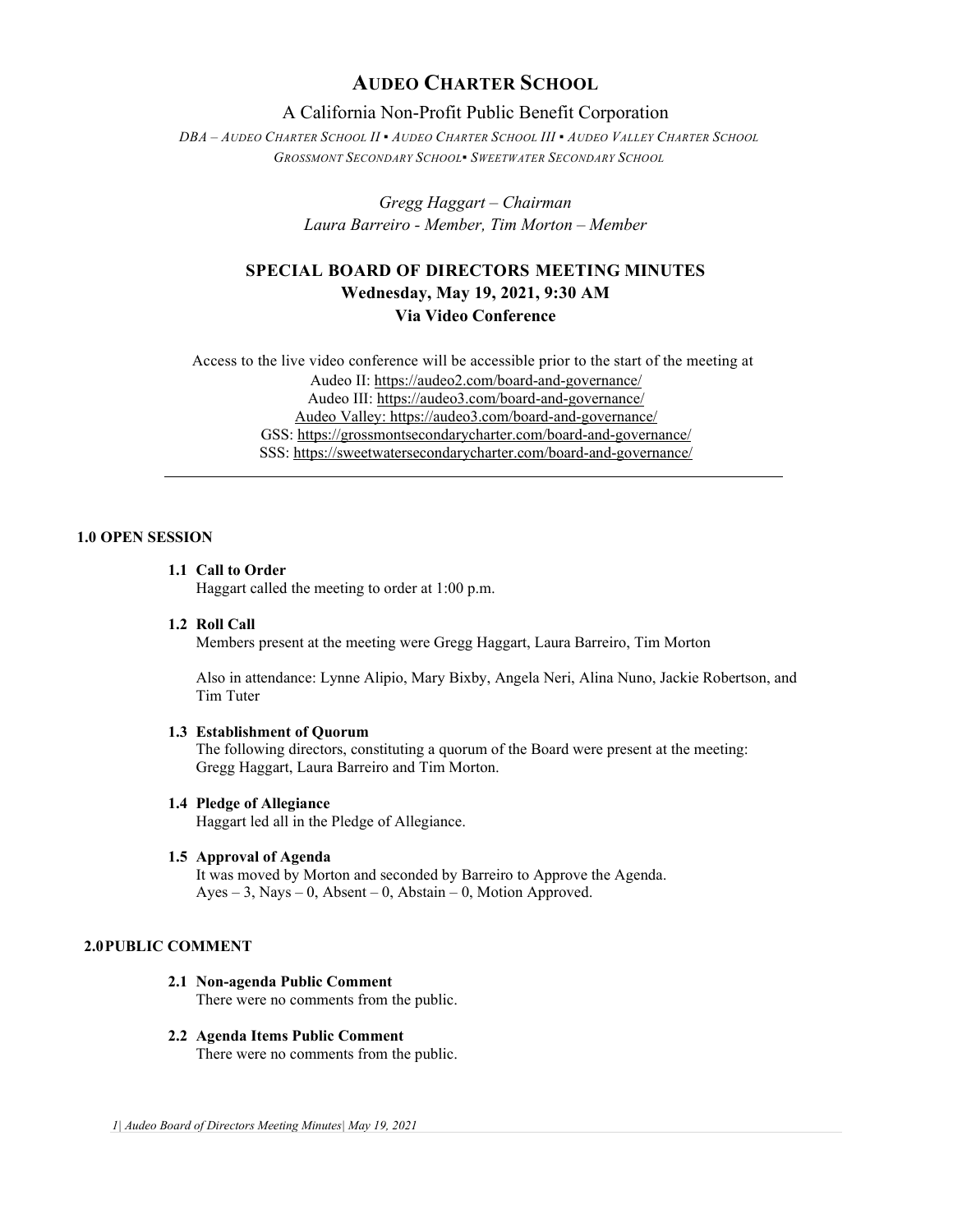#### 3.0 **PUBLIC HEARING**

The Governing Board of Directors encourages participation by parents, teachers, and members of the community interested in the affairs of the Audeo Charter School II, Audeo Charter School III, Audeo Valley Charter School, Grossmont Secondary School and Sweetwater Secondary School.

Haggart opened the Public Hearing at 9:33 am

- **3.1** Public Hearing for the Local Control Accountability Plan (LCAP) Annual Update
	- **3.1.1** Audeo Charter School II
	- **3.1.2** Audeo Charter School III
	- 3.1.3 Grossmont Secondary School
	- 3.1.4 Sweetwater Secondary School

Tuter presented a report on the LCAP Annual Update. There were no comments from the public.

**3.2** Public Hearing for the 2021-2022 Local Control Accountability Plan (LCAP)

- 3.2.1 Audeo Charter School II
- 3.2.2 Audeo Charter School III
- 3.2.3 Audeo Valley Charter School
- 3.2.4 Grossmont Secondary School
- 3.2.5 Sweetwater Secondary School

Tuter presented a report on the LCAP 2021-2022 Plan. There were no comments from the public. Haggart closed the Public Hearing at 9:37 a.m.

#### **4.0ADMINISTRATIVE ITEMS**

4.1 Approval of Expanded Learning Opportunity (ELO) Grant Plan

- 4.1.1 Audeo Charter School II
- 4.1.2 Audeo Charter School III
- 4.1.3 Grossmont Secondary School
- 4.1.4 Sweetwater Secondary School

It was moved by Morton and seconded by Barreiro to Approve the Expanded Learning Opportunity (ELO) Grant Plan.

 $Ayes - 3$ , Nays – 0, Absent – 0, Abstain – 0, Motion Approved.

#### **5.0CONSENT AGENDA**

All matters listed under the consent agenda are considered by the Board to be routine and will be approved/enacted by the Board in one motion in the form listed below. Unless specifically requested by a Board member for further discussion or removed from the agenda, there will be no discussion of these items prior to the Board votes on them. The President recommends approval of all consent agenda items.

# 5.1 **Consent Action Items for The Audeo Charter School II, Audeo Charter School III, Audeo Valley Charter School, Grossmont Secondary School and Sweetwater Secondary School for each School**

5.1.1 Approval of Board Meeting Minutes for February 17, 2021

5.1.2 Approval of the Human Trafficking Prevention Policy 3172

It was moved by Barreiro and seconded by Morton to Approve the Consent Items  $5.1.1 - 5.1.2$ .

 $Ayes - 3$ , Nays  $- 0$ , Absent  $- 0$ , Abstain  $- 0$ , Motion Approved.